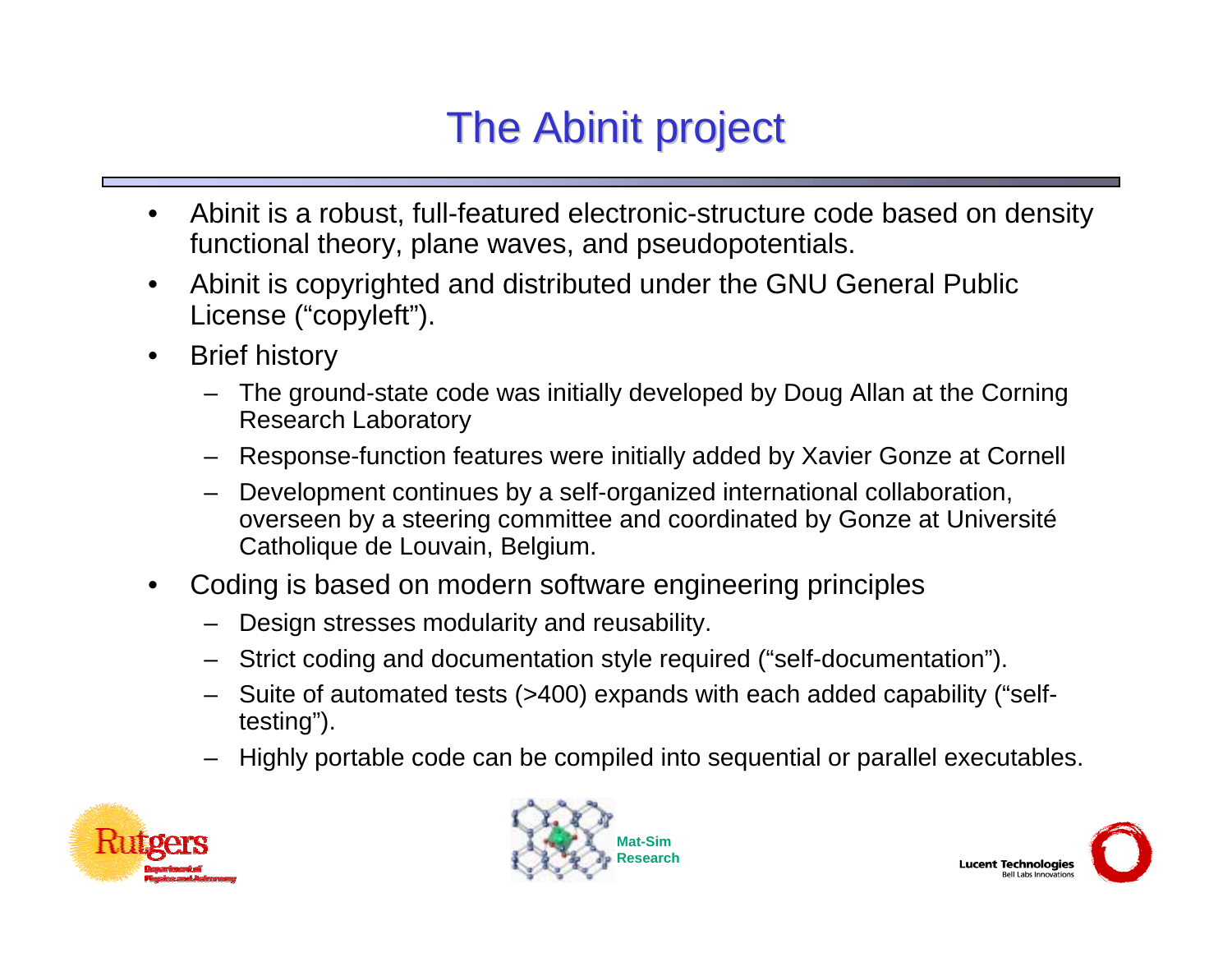## **Learning Abinit - Objectives**

- • Perform ground-state density functional calculations.
	- –Total energies
	- –Geometry optimization
	- –Band structure
	- –Charge densities
	- (Electric polarization)
- $\bullet$ Perform response-function calculations of total energy 2<sup>nd</sup> derivatives.
	- –Vibrational properties
	- –Elastic constants
	- –Piezoelectric constants
- $\bullet$  Know when to trust your results.
	- –Convergence, convergence, convergence!
	- –Independent cross-checks
- $\bullet$ Know how to learn to use more features on your own.
- •Know how to interact with the Abinit worldwide community.



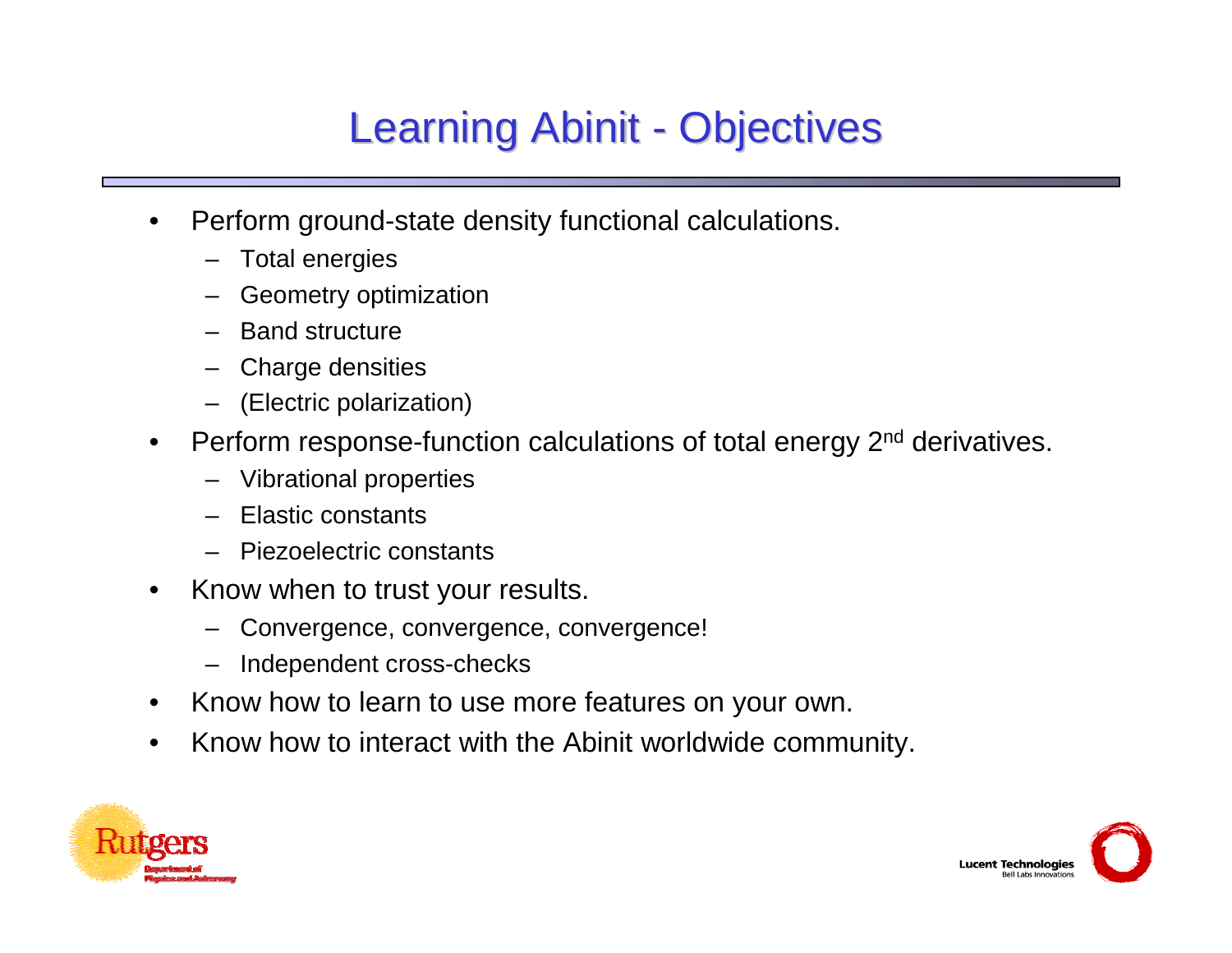## **Abinit Ground-State Basics**

- $\bullet$  Plane-wave formulation of density functional theory using separable pseudopotentials
- $\bullet$  Historical approach: three-nested-loop structure
	- ( Geometry ( Self-consistent potential ( Wave functions ) ) )
	- $-$  Wave functions and band energies from diagonalizing  $\bra{{\bf k}+{\bf G}}H_{_{KS}}\vert {\bf K}+{\bf G}'$
- • Car-Parrinello revolution (1985): flatten loop structure
	- (Geometry potential wave functions) evolve together by moleculardynamics algorithm
	- $\,$  Only evaluate  $\,H_{\,_{KS}}|\varphi_{_{n}}\rangle\,$  to converge occupied  $|\varphi_{_{n}}\rangle$
	- Use FFT's and operate with the potential in real space
- • Abinit: non-traditional three-nested-loop structure (effectively flat)
	- – Band-by-band preconditioned conjugate-gradient algorithm to converge wave functions
	- –Minimizes "residuals" $\left|\left(H_{\textit{KS}}-\mathcal{E}_{\textit{n}}\right)\right|\varphi_{\textit{n}}\left\rangle\right|^{2}$  with orthonormality constraints
	- –One conjugate-gradient step for each potential iteration
	- "Subspace Hamiltonian matrix" diagonalization for eigenfunctions



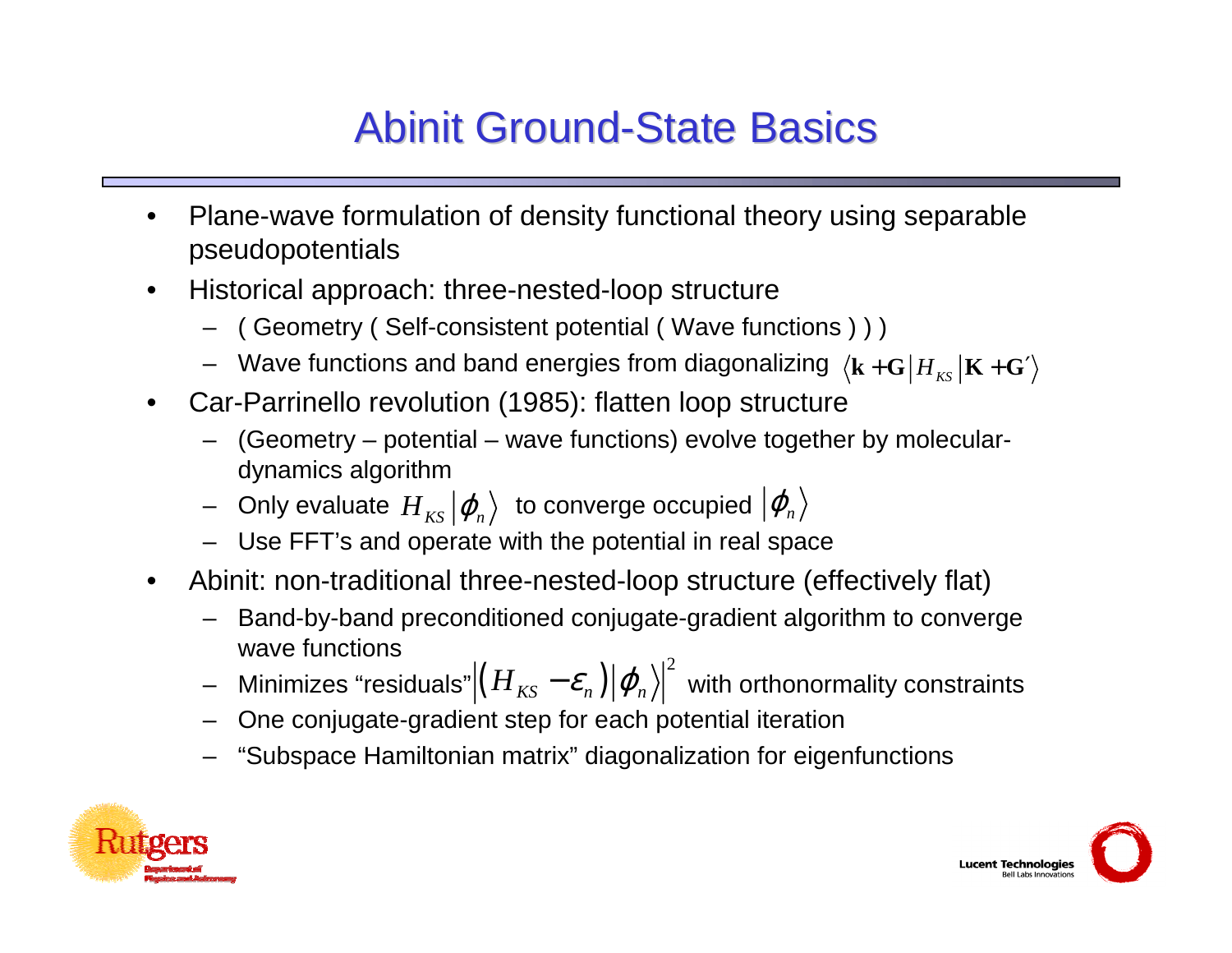# Conjugate-gradient method

- • Simplest minimum-search method is "steepest descents"
	- Follow a path pointing straight downhill from your starting point
	- Stop when you start uphill again, and pick the new downhill direction
	- This sounds smart, but can be highly inefficient, even for something as simple as a quadratic function
- $\bullet$  Philosophy of the conjugate-gradient approach
	- Remember what directions you've already explored
	- Don't bother with those directions again
	- N steps gives the exact minimum for an N-dimensional quadratic function
- $\bullet$  The wave-function residual problem is nonlinear because of selfconsistency, and of high dimension  $(N =$  number of plane waves).
- • However, the C-G method is vastly more efficient in practice than in theory.
	- Number of steps <<N



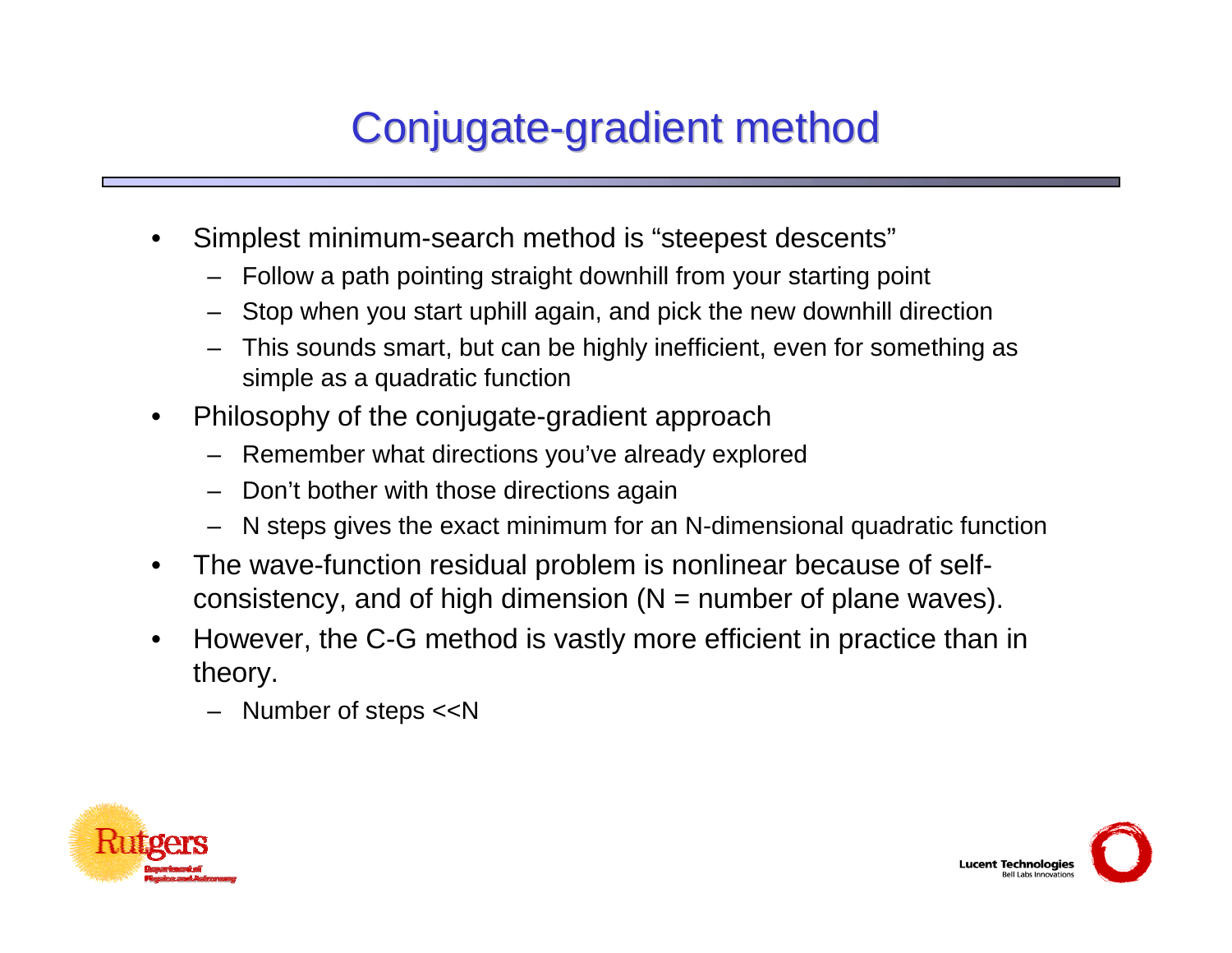#### Conjugate-gradient method illustrated

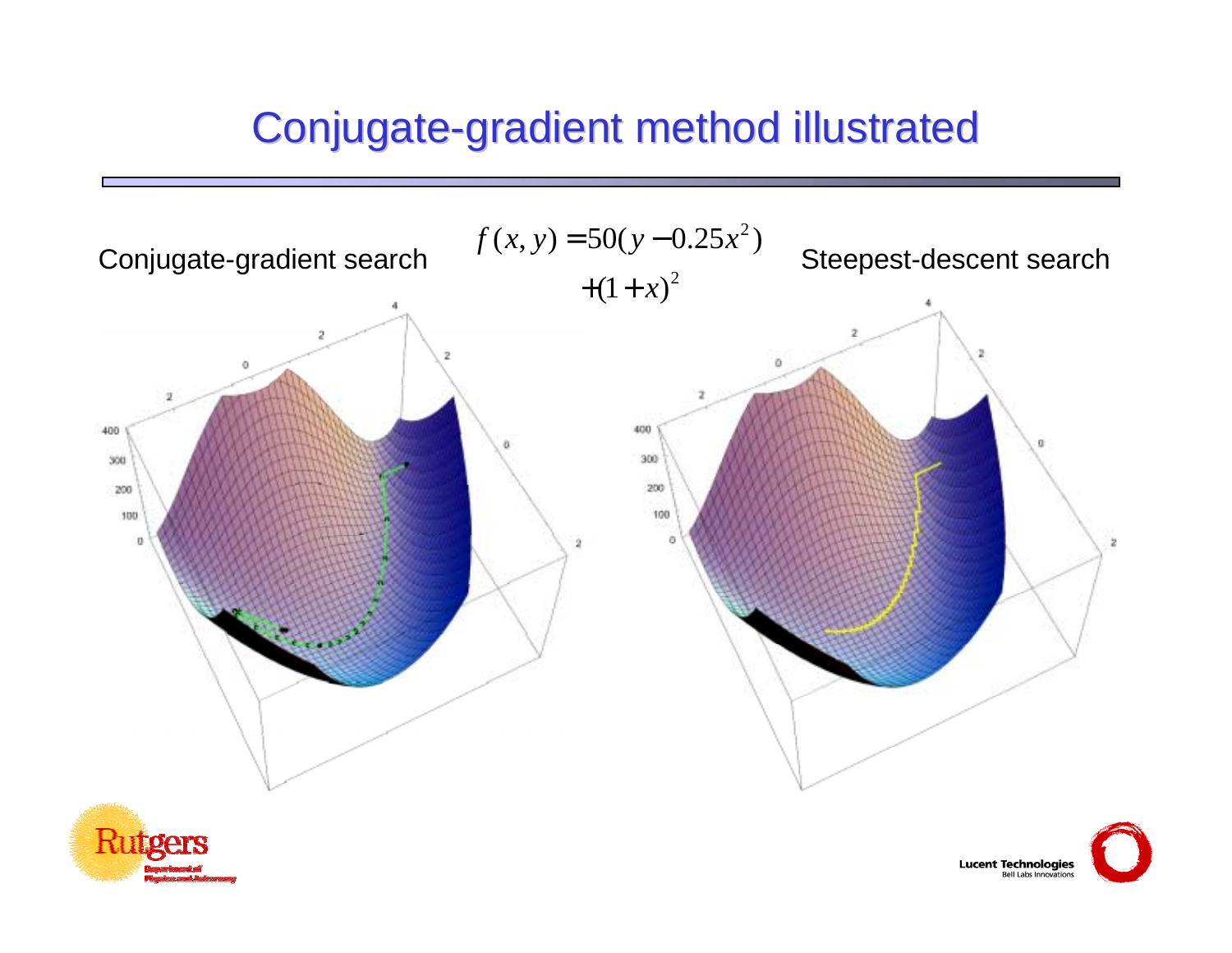#### Abinit potential convergence

- Potential residual for  $i^{\text{th}}$  iteration is  $\left(V_{OUT}^{i}-V_{IN}^{i}\right)$
- $\bullet$  Minimize residual-squared with conjugate-gradient or one of several mixing algorithms (which are in fact a form of steepestdescent).
- $\bullet$  Iterative steps for potential and wave functions alternate
	- Wave functions never "start from scratch"
	- Accurate wave-function convergence is never "wasted" on a poorly converged potential



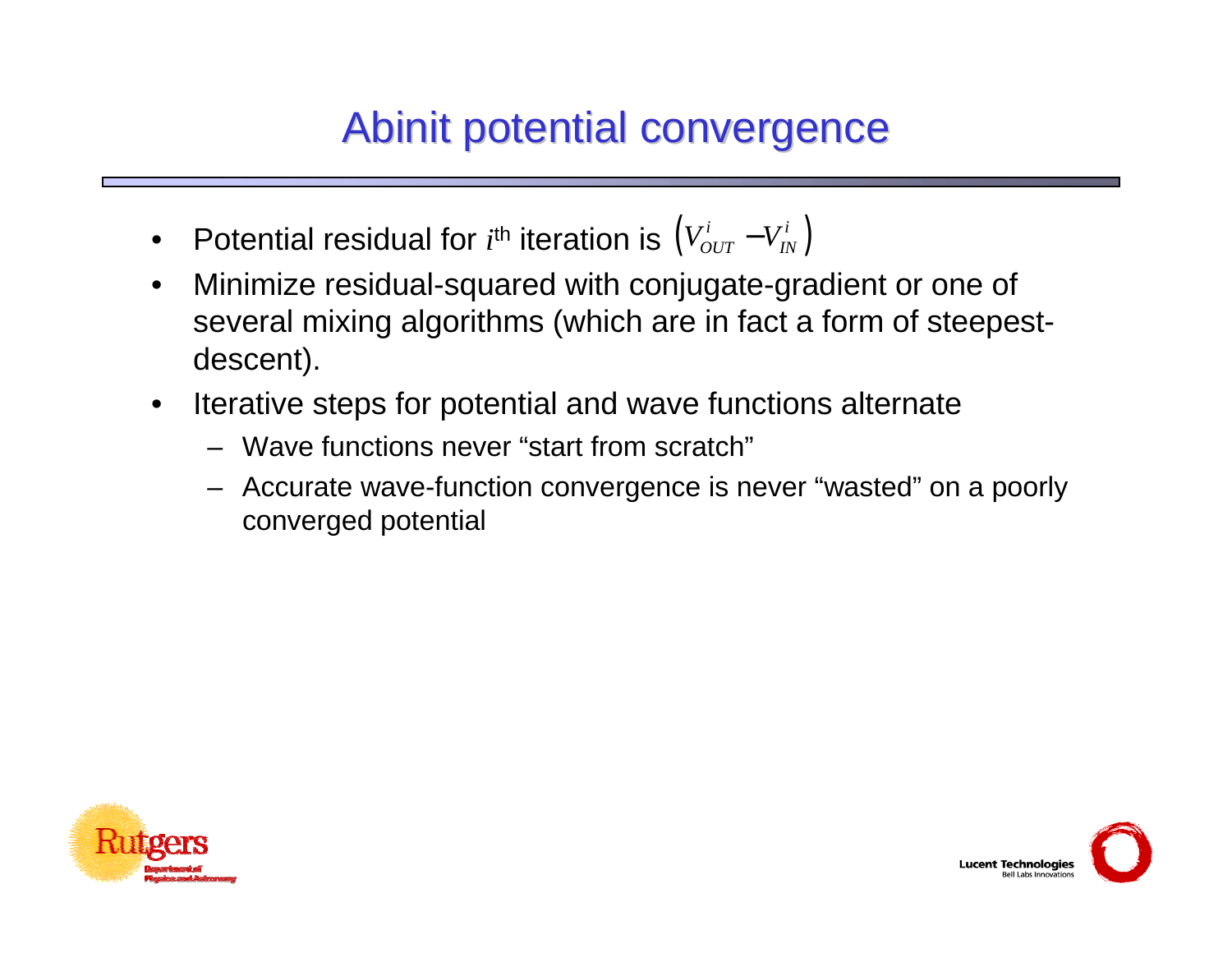### Abinit atomic geometry optimization

- • Atomic forces and stress on unit cell are calculated analytically
	- These converge along with the potential and wave functions
	- –When they are adequately converged, take an optimization step
- • Broyden method for efficient optimization
	- Assume energy is a quadratic function of the coordinate error from optimum (including unit cell size and shape)

$$
E = E^{\min} + \sum_{i,j=1}^{3N_{atom}+6} \left( X_i - X_i^{\min} \right) J_{ij} \left( X_j - X_j^{\min} \right)
$$

- –Use *J* matrix and forces/stresses to predict next guess at *X*min
- Build improved approximations to inverse *J* matrix using forces and coordinates from past steps (*J* is called the Jacobian or Hessian)
- • Start new potential-wave function cycle with old wave functions
	- Very efficient when geometry steps are small near optimum
- •Finish when forces and stresses approach zero within tolerance test



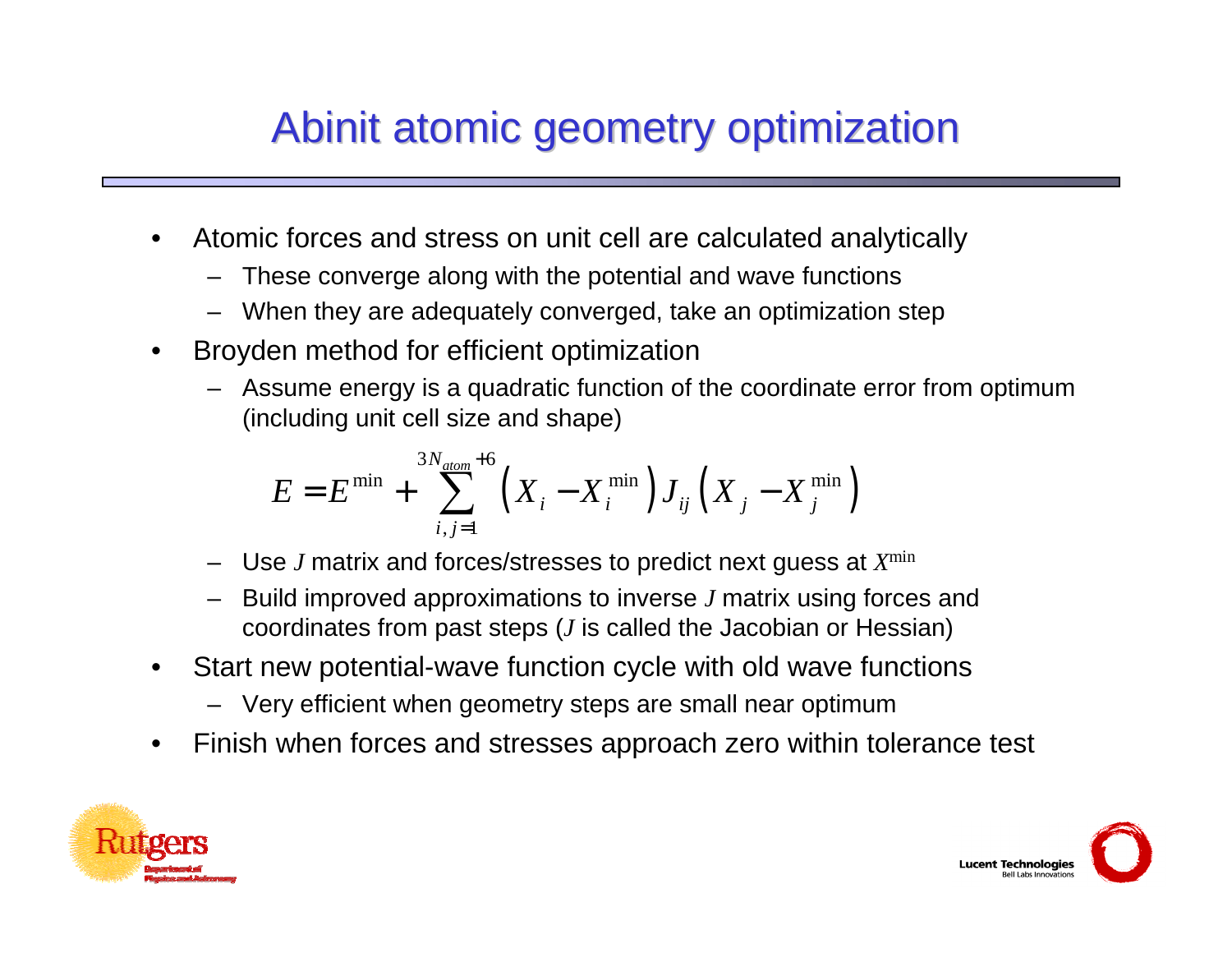## Many convenience features

- • Dataset input by keywords and default values
	- –Thorough documentation of input variables (keywords)
	- –Flexible input format
	- Comments for documentation permitted
- $\bullet$  Dataset error checking
	- –Allowed values for input variables
	- Consistency among input variables
	- BUT misspelled keywords usually will result in defaults rather than errors
- •Metalanguage for chaining different datasets
- • Automatic symmetry analysis
	- –Space group identified from unit cell and atomic positions
	- Irreducible Brillouin-zone wedge and k-point sample weights generated
- •Dynamic memory allocation with automatic fall-back to disk if needed
- •Automatic naming and renaming of output files for bookkeeping



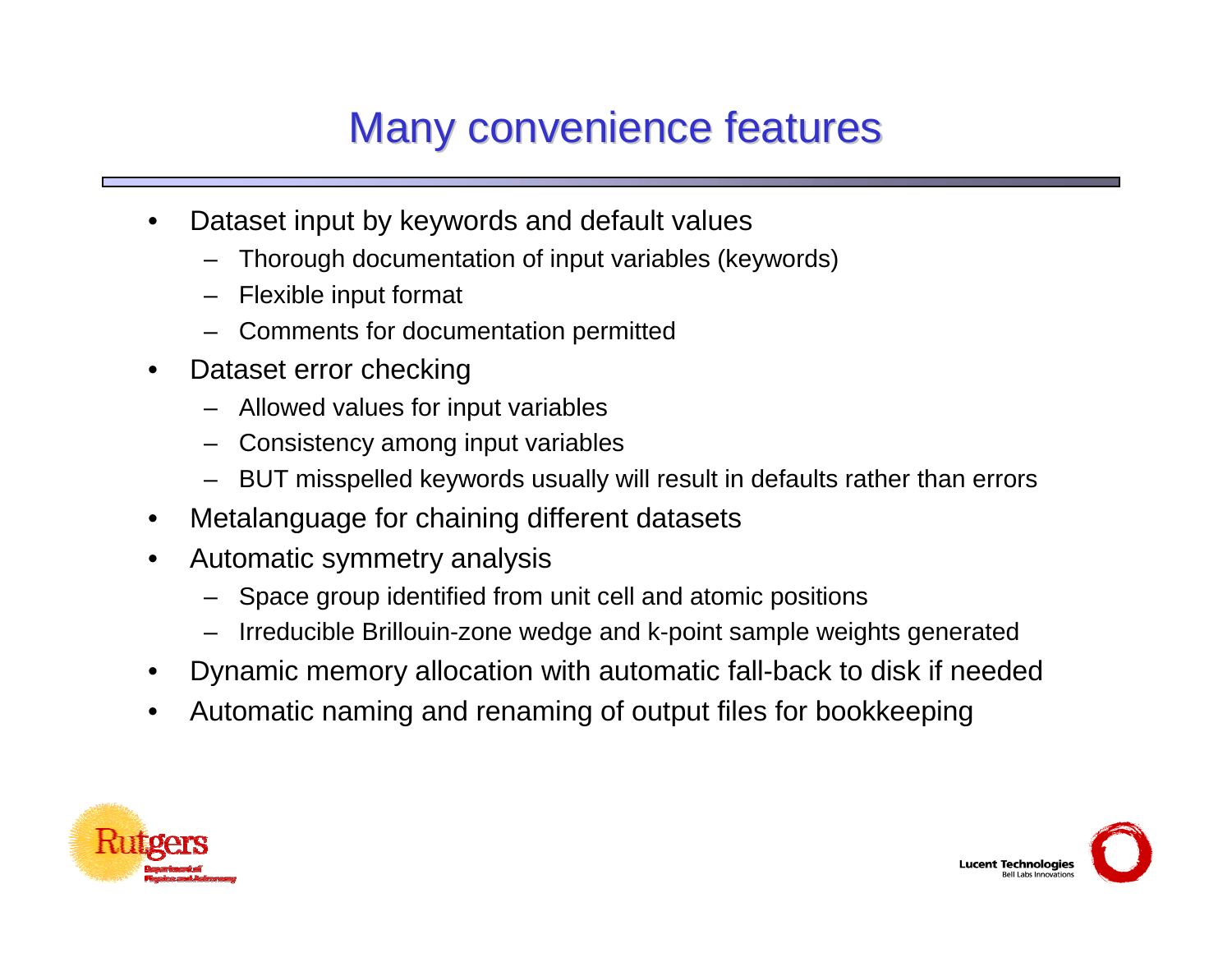#### **Course Syllabus**

- • Abinit has self-guiding tutorials with hyperlinks to documentation
	- We will go through 6 of these at an instructor-accelerated pace
	- Become familiar with help files and input variable documentation
- • Four ground-state tutorials
	- 1. H2 molecule total energy, electronic enertgies, charge density, bond length, atomization energy
	- 2. H2 moleucle convergence studies, LDA vs. GGA
	- 3. Si crystal k samples, lattice optimization, band structure, convergence
	- 4. Al metal occupation numbers, Fermi-level smearing, surface energy
- •Lecture outlining theory background for response-function calculations
- • Two response-function tutorials
	- Phonons in crystalline AlAs
	- – Elastic and piezoelectric properties of AlAs (including ground-state treatment of electrical polarization), elastic properties of Al metal
- •Final exam



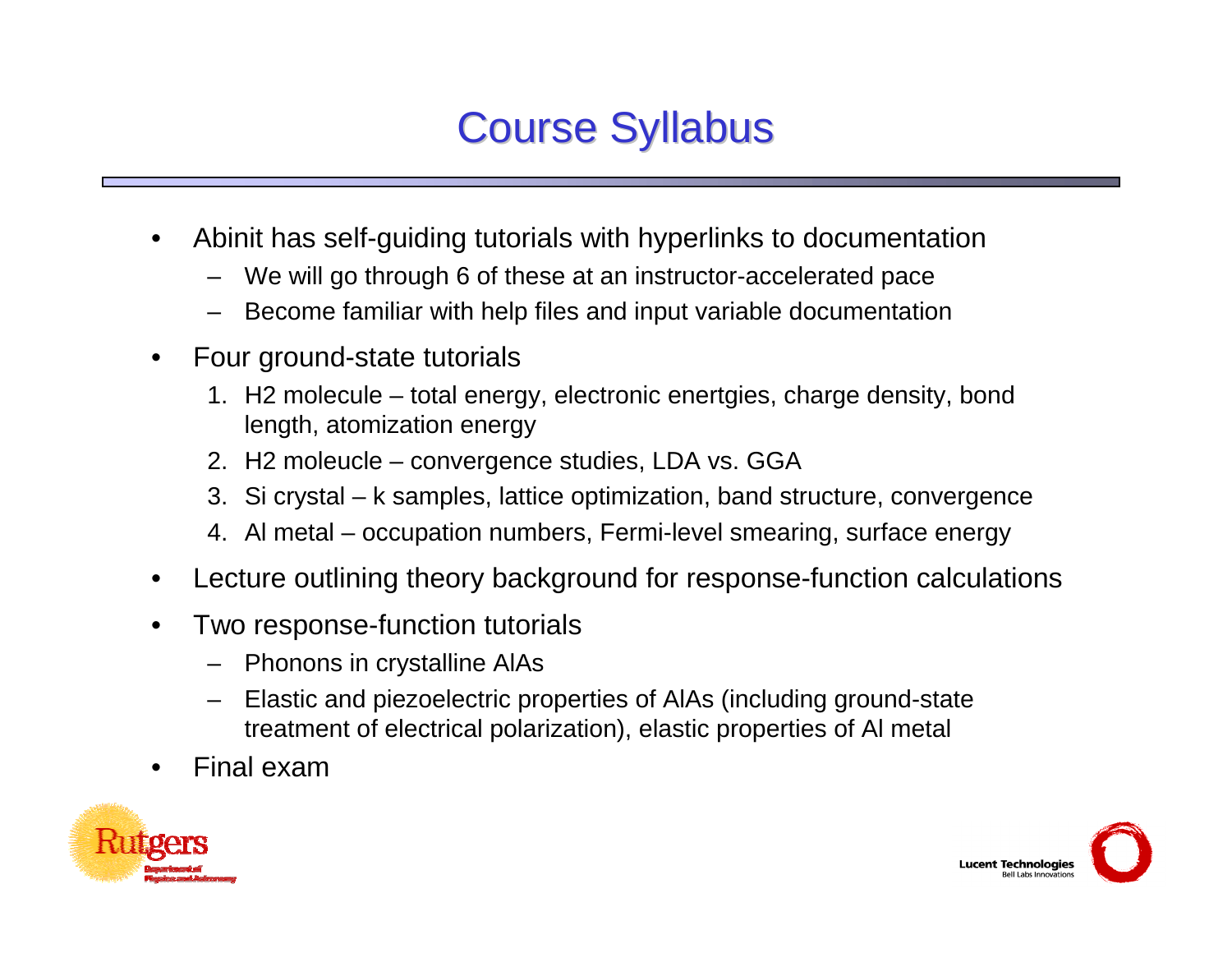#### **Pseudopotentials for Abinit**

- $\bullet$  Abinit reads numerical tables for several types of psp's
	- Descriptions in Infos/Psp\_info directory
- •Psps for tests directory has samples for the tests and tutorials
- $\bullet$  Psps\_for\_tests/HGH has Hartwigsen-Goedecker-Hutter psp's for most elements
- $\bullet$  www.abinit.org/Psps has links to several psp collections and to two publicly available codes for generating your own
- $\bullet$  Pseudopotential properties and issues
	- Plane-wave convergence may differ a lot among different psp's for the same element
	- –May or may not include x-c potential nonlinear core corrections
	- May or may not treat semicore states as valence
- $\bullet$  **Never trust a psp until you test it yourself for know properties of simple systems as analogous as possible to your research problem.**
	- –Remember, however, that density functional theory has its limitations



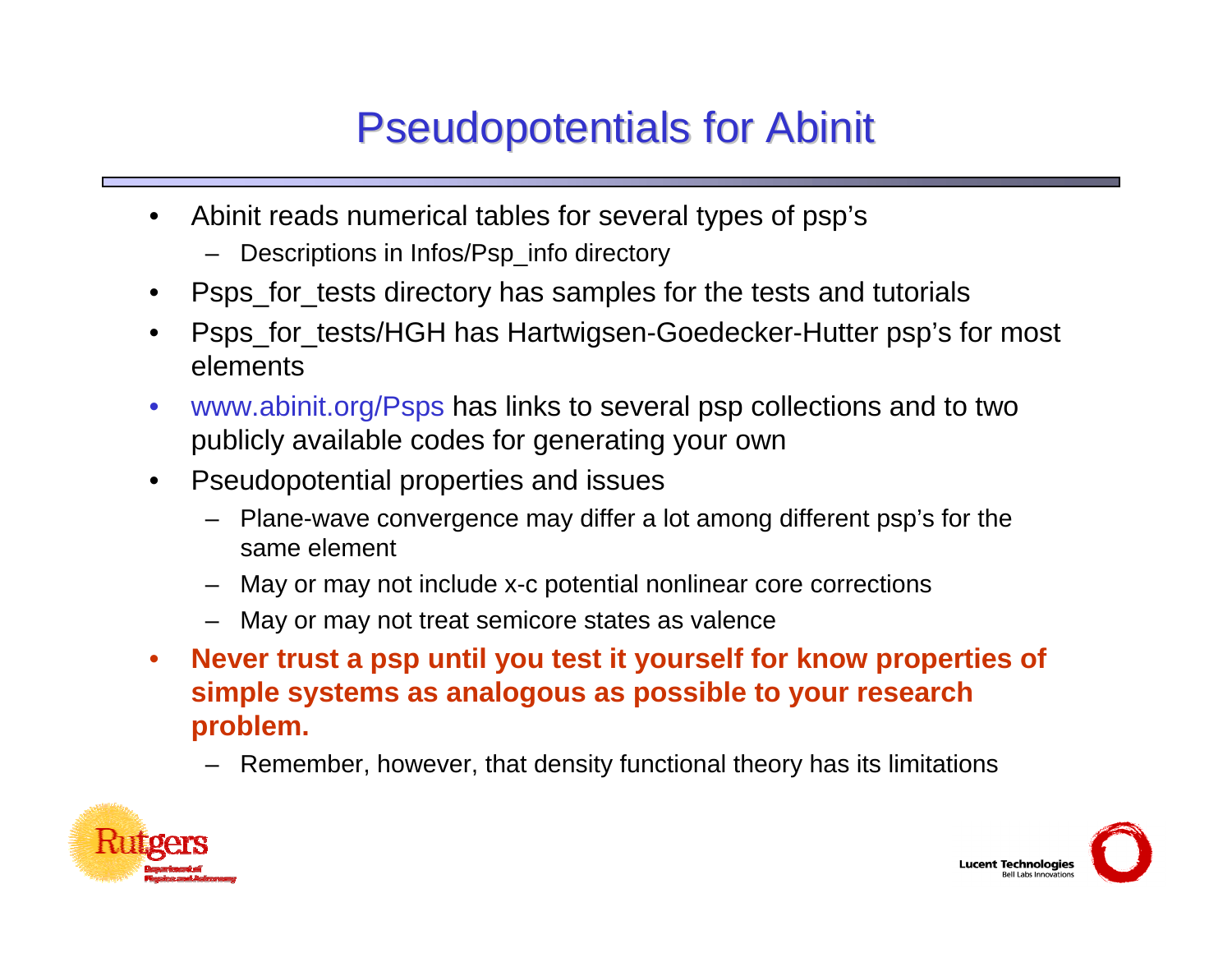## Learning more about Abinit

- • The Infos directory – repository of all packaged documentation
	- Infos/dirs\_and\_files is a guide to everything
- $\bullet$  Infos/Features/features\_v4.4.html – brief description of all present capabilities of Abinit
- $\bullet$  Infos/\*help\*, Infos/\*manual\* files in a variety of formats (ascii text, html, postscript)
- $\bullet$  Infos/FAQ.html – questions and responses culled from the Abinit forum listserve
- $\bullet$  Test\_v\* - Included for automated testing but have examples of every type of calculation Abinit can do
	- README files give brief descriptions
	- t\*.in and Refs/t\*.out sample input and output files (usually very poorly converged)
	- RunTests.cnf at end, lists psp's in Psps\_for\_tests directory for each test
- $\bullet$  Read the sources – the ultimate learning tool for more experienced users in the Src\_\* directories